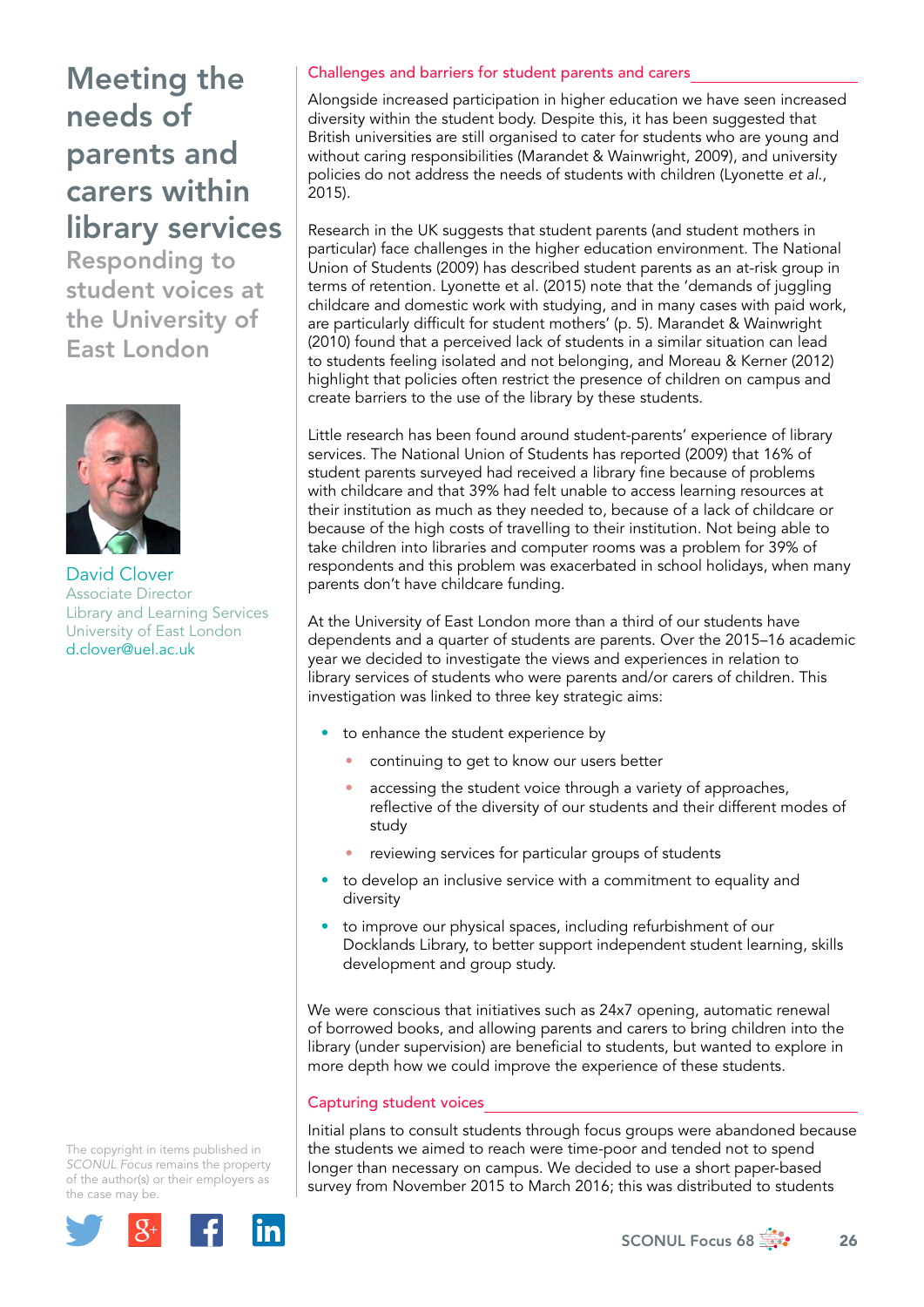Responding to student voices at the University of East London

using the library and bringing in children. Response rates increased when it was attached to the declaration form parents and carers are required to complete when bringing in children. Over 130 responses were received and analysed. The survey was deliberately kept short, with a few brief fixed-choice questions and three open-ended questions that aimed at exploring richer feedback. We asked the reason(s) for their visit what they were doing in the library. Respondents said they had come to the library to:

- choose books 50.0%
- talk to a member of staff 15.4%
- use the PCs, printer or photocopiers 53.8%
- revise for exams 25.4%
- research 46.9%
- other 13.1%

We were also interested in the duration of their visit. Our guidelines made reference to 'brief visits, e.g. when collecting or returning items or printing a document'. Responses to the question 'How long do you usually spend in the library?' were

- less than one hour 25.2%
- between 1 and 2 hours 40.7%
- more than 2 hours 34.1%

Our open ended questions focused on what students liked about visiting the library with their child; what they didn't like; and how we could improve our service for them.

There is a sense that the parents and carers are grateful that they can bring their children into the library so their studies are not interrupted because of childcare problems:

*I have the opportunity of making the best use of my time which does not depend on childcare.* 

*If there is school inset day or bank holiday when schools are closed, I have no choice but bring my kids in if I have to revise for exams or if I have important things to do in the library. I like the idea that you can take your kids in.* 

They mention that it is safe, convenient, accessible and quiet:

*I don't worry about her safety as she is always with me.* 

*It's safe and quiet.* 

Respondents also noted that it is beneficial for their children to be introduced to the library environment, not only to see their parents in an academic setting, but also to study together as a family.

*My child gets to see and be in an adult learning environment hopefully familiarising and inspiring desire for their own university education.* 

*They can see and observe students studying and the vast array of books and generally see what university life is like.* 

*He can see what Mummy does.*

The copyright in items published in *SCONUL Focus* remains the property of the author(s) or their employers as the case may be.

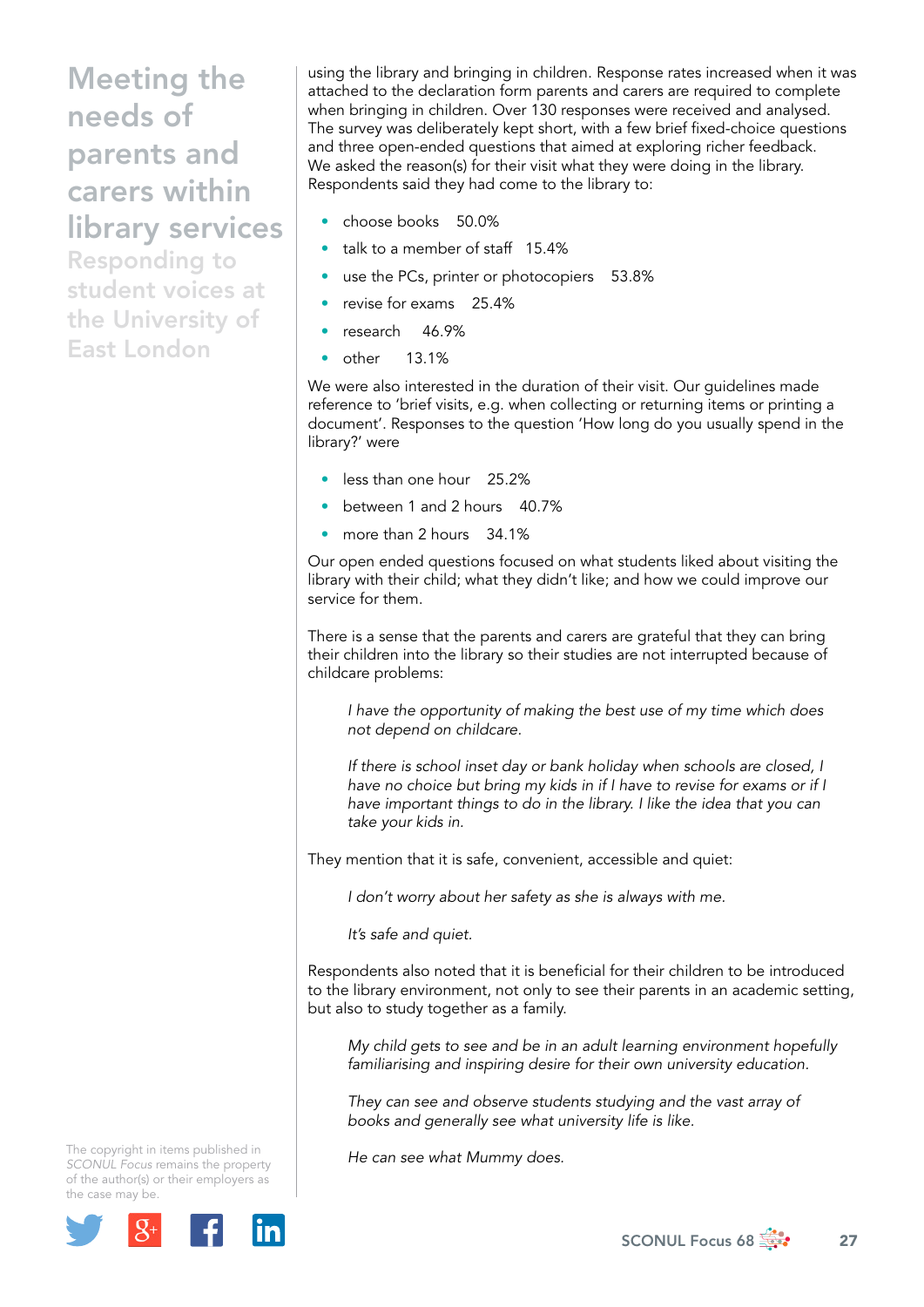Responding to student voices at the University of East London

Some parents and carers noted barriers to using the library, and a feeling that the libraries were not child-friendly.

*There is no designated area where it is safe to let children that are young out of the pram.* 

*There seems to be no notice or signage that children are allowed (even when non-disruptive).*

Some mentioned the long signing-in process, and lack of computer access or other facilities or activities for children. Parents also noted concerns about their own children's behaviour, and expressed discomfort because their children may disturb other students, one parent noting the 'glares from onlookers if the child makes the slightest noise'.

We welcomed suggestions and ideas for improving our service for respondents visiting the library with their child. Overwhelmingly, parents requested a separate area, preferably with activities for children.

*Have a dedicated kids' area or study area for students with their children, which can help keep them occupied in a safe and conducive environment.* 

Students expressed a desire for children to be able to log onto computers. They also requested child-sized chairs, a changing room and books and games.

## Improving the student experience

We were interested to discover that students with children spent longer in the library than we had thought. We were pleased to note the perceived benefits for children arising from using the library with their parent or carer. The National Union of Students (2009) also found that when parents could take children into the library with them this was regarded as positively facilitating their study, and as having a positive effect on their children. Overall we thought the feedback was both rich and useful.

Our customer services team assessed the feedback and suggestions. While we are aware that some university libraries in the United States have created specific spaces for students and their children (Petit 2014 and McCoy 2013), this was not seen as practicable in the library spaces we manage, though we have noted that groups of parents do on occasion use group study spaces for this purpose. We agreed to adapt the signing-in form and guidance and remove time limits for those using the library with children, and to include our willingness, during staffed hours and when possible, to fetch books for parents and carers. We also encourage parents to use certain (non-quiet) areas of the library when with their children. We have provided baby-changing facilities on each site (available for both male and female parents/carers). With the support of our Equality and Diversity office we have created small collections of children's books on each site, housed in child-friendly storage prominently displayed near service desks.

We are exploring options for offering half-term activities, potentially in partnership with PGCE or early childhood studies students. While we are unable to provide login access to networked computers, we are considering the feasibility of offering a short-term loan activity pack, which may include a tablet and headphones preloaded with educational programmes and games, as well as colouring-in or other activity sheets.

The copyright in items published in *SCONUL Focus* remains the property of the author(s) or their employers as the case may be.



In an institution with a relatively high number of mature students and student parents, we hope these initiatives will help parents to feel more welcome in our library spaces and more able to make effective use of them, while